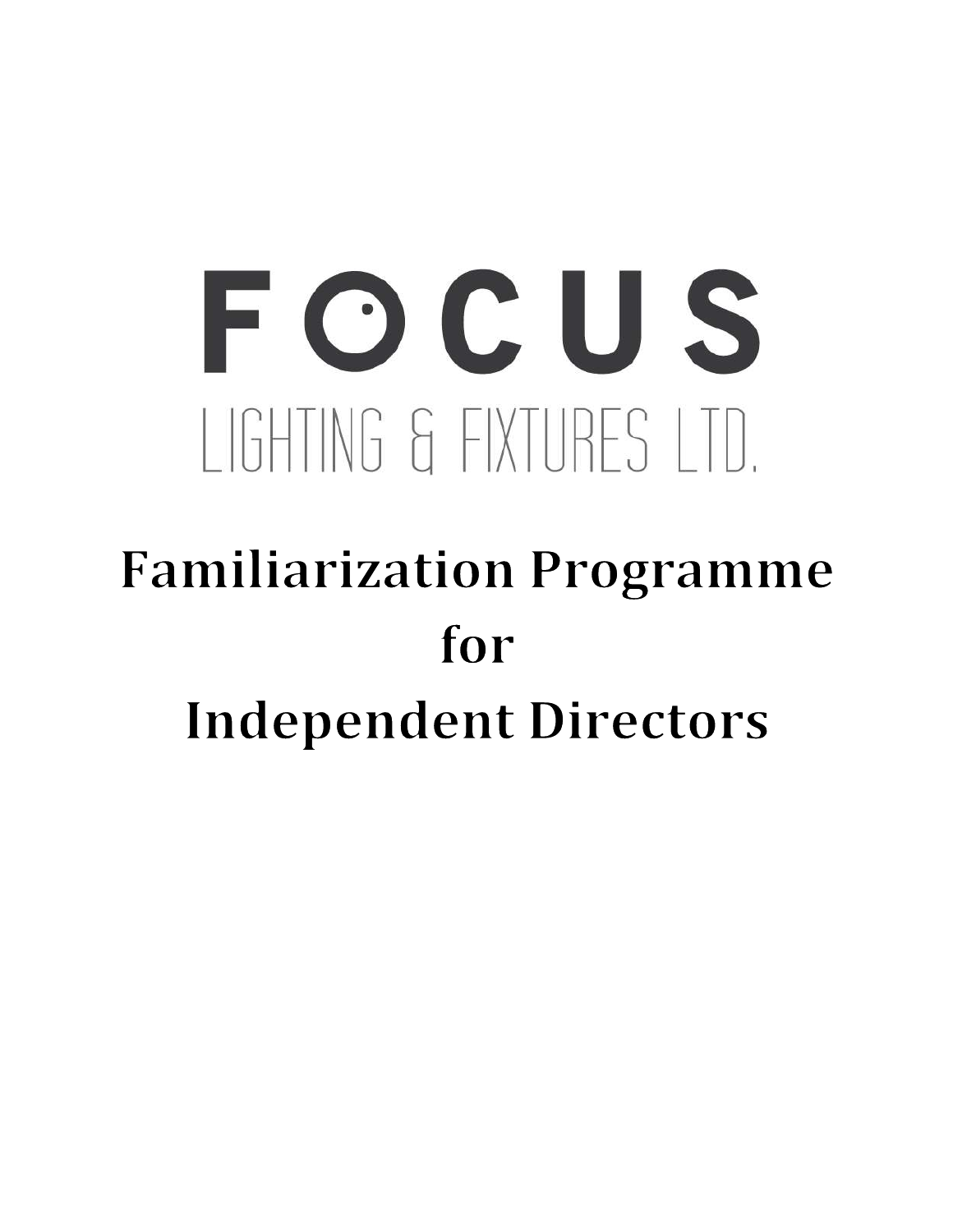### Familiarization Programme for Independent Directors

This Familiarization Programme ("the Programme") for Independent Directors of Focus Lighting And Fixtures Limited ("the Company") has been adopted by the Company, pursuant to the provisions of Schedule IV of the Companies Act, 2013, Regulation 25(7) and 46(2)(i) of SEBI (Listing Obligations and Disclosure Requirements) Regulations, 2015.

#### **PURPOSE**

The program formulated with the objective of making the Independent Directors of the Company accustomed to their roles and responsibilities is divided into various modules with emphasis on:

- Roles, Rights and Responsibilities Board dynamics & functions
- **EXTERGY, Operations and functions of the Company**

The Company strongly believes that effective programme helps the Independent Directors, not only to have greater insight into Company's business but also contributes effectively in decision making at Board / Committee meetings. Certain programme activities are merged with the Board/Committee/Independent Director's meetings for the convenience of the Directors.

#### FAMILIARIZATION PROCESS

- $\triangleright$  The Company shall through its Executive Directors / Senior Managerial Personnel conduct programs / presentations periodically to familiarize the Independent Directors with the strategy, operations and functions of the Company. The program essentially has two broad components –technical and behavioral.
- $\triangleright$  The technical component shall enable the participants to understand Company business, strategies, industry dynamics and its growth plans and prepare them for an active role in Company. The behavioral component shall empower the participants to understand board procedures and help them to be effective in board activities.
- $\triangleright$  The Program also aims to offer a conceptual framework based upon current expectations which require the Independent Directors to adhere to a code and standard of ethics and integrity for fulfillment of their responsibilities in a professional and faithful manner to promote confidence of the investment community particularly minority shareholders, regulatory authorities and the stakeholders at large.
- $\triangleright$  The Company may circulate news and articles related to the Industry on a regular basis and may provide specific regulatory updates from time to time.
- $\triangleright$  Familiarization process for the Independent Directors generally forms part of the Board Meetings and Independent Director's Meeting.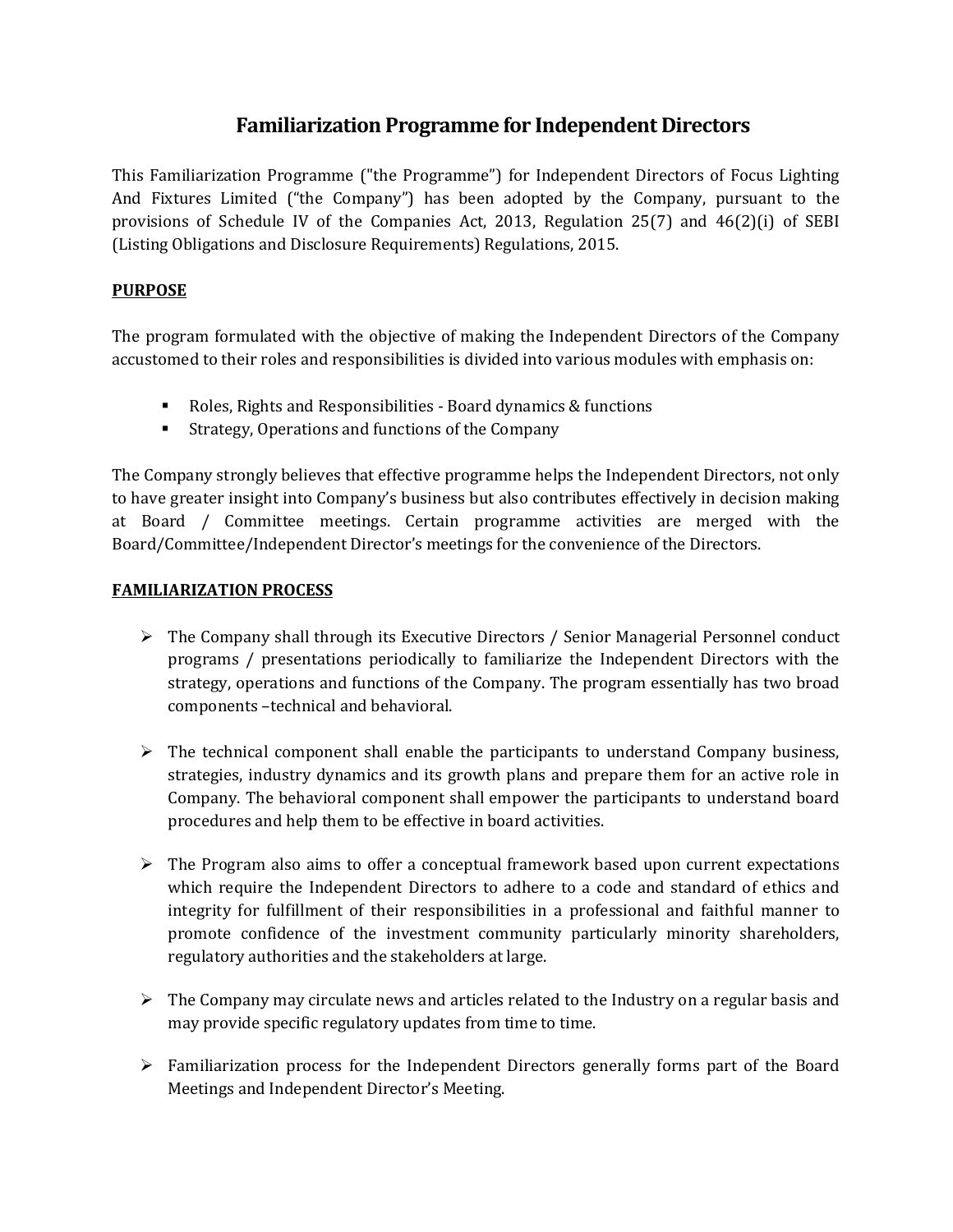#### FAMILIARIZATION PROGRAMMES IMPARTED TO INDEPENDENT DIRECTORS

- $\triangleright$  The Company has an orientation process / familiarization programme for its independent directors with emphasis on:
	- Roles, Rights and Responsibilities Board dynamics & functions.
	- Strategy, Operations and functions of the Company.
- $\triangleright$  The Board Meetings and Independent Director's Meetings, inter alia, include:
	- To make aware about the Business Model of the Company;
	- To review the Business Model and update on new project by the Company;
	- To update Independent Directors of the Company regarding scale and details of its operations;
	- To update the Rights and Responsibilities of Independent Directors in line with the statutory amendments;
	- To update on recent changes in the regulatory framework;
	- To present the overview of SEBI (Listing Obligation and Disclosure Requirements) Regulations, 2015.
- $\triangleright$  Independent Directors have the freedom to interact with the Company's Senior Management Personnel to discuss matters pertaining to the Company's affairs.
- The Independent Directors have attended such orientation process/ familiarization programme during the Financial Year 2021-22.

| Details of Familiarization Programmes                                                                                                                    | Two Programmes:                |
|----------------------------------------------------------------------------------------------------------------------------------------------------------|--------------------------------|
| imparted to Independent Directors, Number<br>of programmes attended by Independent<br>Directors (during the year and on a<br>cumulative basis till date) | 1) 11.11.2021<br>2) 10.03.2022 |
| Number of hours spent by Independent<br>Directors in such programmes (during the<br>year)                                                                | Approximately 6 Hours.         |
| Number of hours spent by Independent                                                                                                                     | Approximately 3 Hours.         |
| Directors in such programmes (during the<br>year on cumulative basis till date)                                                                          |                                |